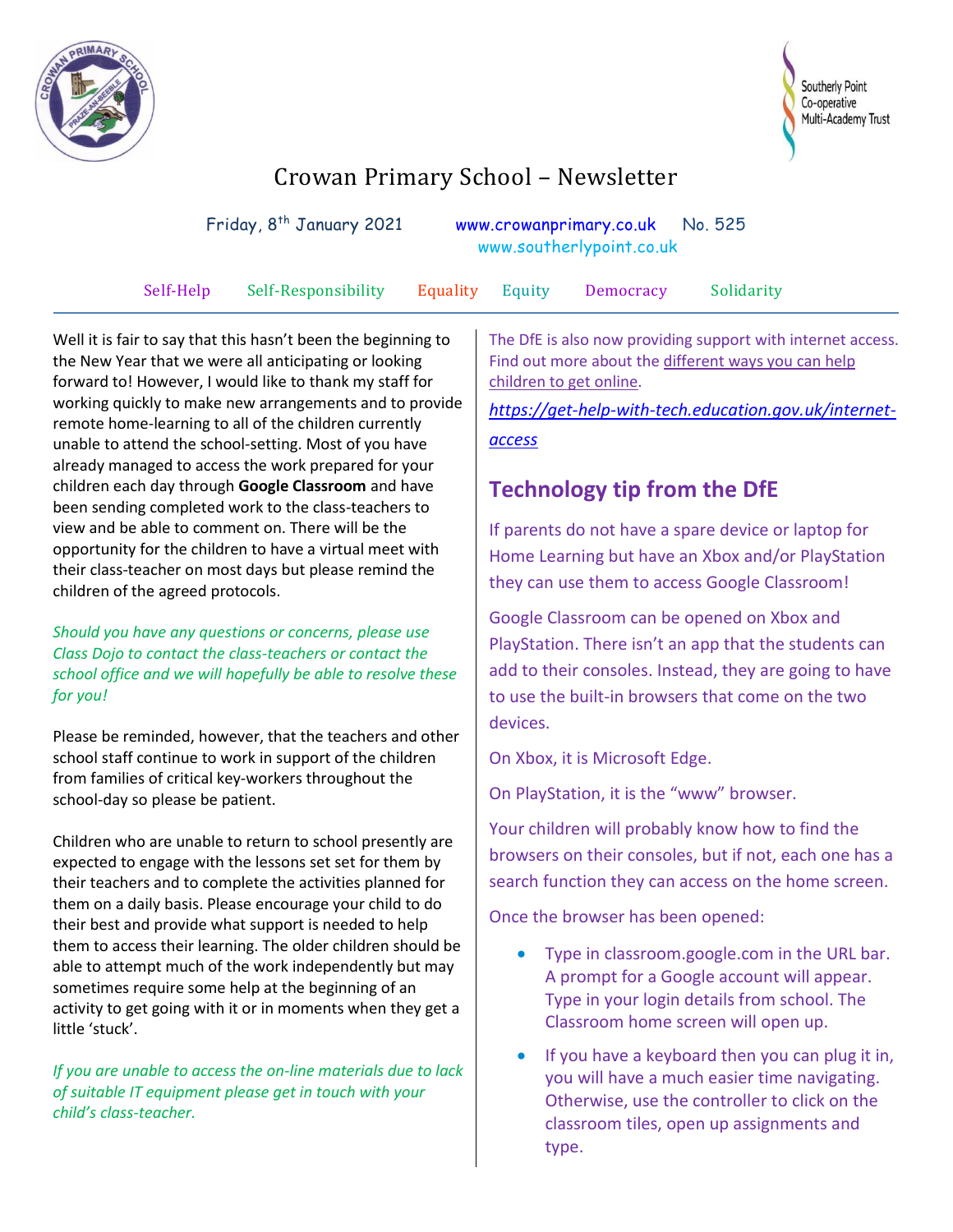However, if you don't have a compatible games console then you could always check to see if you're eligible to be allocated a laptop/tablet via the Governments scheme they have in place with schools/local authorities, you might also be able to apply to increase your data or broadband allowance on your devices too.

#### [https://get-help-with-tech.education.gov.uk](https://eur03.safelinks.protection.outlook.com/?url=https%3A%2F%2Fget-help-with-tech.education.gov.uk%2F&data=04%7C01%7Cemma.hobbs%40cornwall.gov.uk%7C0e096ba529fe473bfaf908d8b2f18103%7Cefaa16aad1de4d58ba2e2833fdfdd29f%7C0%7C0%7C637456097605731369%7CUnknown%7CTWFpbGZsb3d8eyJWIjoiMC4wLjAwMDAiLCJQIjoiV2luMzIiLCJBTiI6Ik1haWwiLCJXVCI6Mn0%3D%7C1000&sdata=KBz0rNXCVNO9NL9EZXHHgFh5%2Bgi9uwF8iFz9mlr2Z6M%3D&reserved=0)

## **Digital Devices/Data Allowance**

The DfE have announced there is an opportunity for schools to apply for temporary additional mobile data for certain pupils.

The hyperlink below sets out the full details and how to apply but in summary, there is the possibility of applying for additional mobile phone data for pupils who:

- do not have fixed broadband at home
- cannot afford additional data for their devices
- are experiencing disruption to their face-toface education

In addition, there is also the possibility of requesting mobile data increases for children who cannot attend school face to face due to being clinically extremely vulnerable or if there are restrictions preventing them attending.

If increasing mobile data isn't a suitable option there is also the opportunity to apply for 4G wireless routers and again, full details can be found within the hyperlink below:

Increasing data allowances on mobile devices to support disadvantaged children –

[https://get-help-with-tech.education.gov.uk/about](https://get-help-with-tech.education.gov.uk/about-increasing-mobile-data)[increasing-mobile-data](https://get-help-with-tech.education.gov.uk/about-increasing-mobile-data)



We are a member of



Those children fortunate enough to be able to attend school will be completing the same work that has been set for remote learning at home.

The school day for these children will run from **8.45 am to 3.15 pm** each day, with the **After School Club** available on Mondays, Tuesdays and Wednesdays.

These children will be taught within three bubble-groups: Years 5 & 6 in Crenver Class with **Mr. Goad and Mrs. Winder.**

Years 3 & 4 in Pengelly Class with **Mrs. Ellis, Mrs. Timmonds (nee Miss. Allen), Mrs. Earle & Mr. Nancholas.**

Reception, Year1 and Year 2 children with **Mrs. Atkins (Mondays to Thursdays), Miss. Phillips & Mrs. Cleave.** *\*This group may often work in smaller groups where staff availability allows.*

The DfE guidance to schools was amended at 5.30 pm on Friday afternoon.

**A Department for Education spokesman said:**

"Schools are open for vulnerable children and the children of critical workers. We expect schools to work with families to ensure all critical worker children are given access to a place if this is required.

**If critical workers can work from home and look after their children at the same time then they should do so**, but otherwise this provision is in place to enable them to provide vital services.

The protective measures that schools have been following throughout the autumn term remain in place to help protect staff and students, while the national lockdown helps reduce transmission in the wider community."



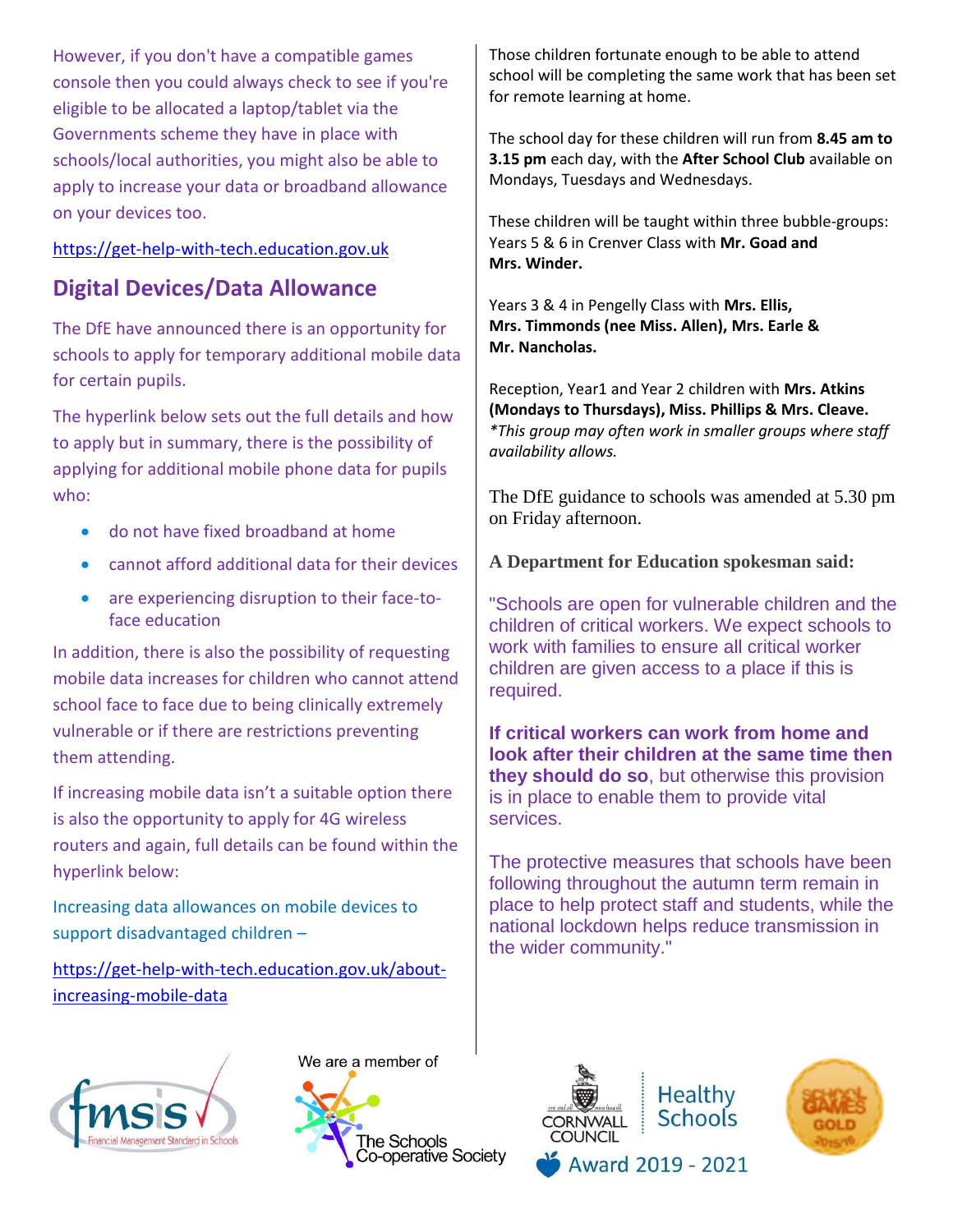It is important to stress that although the government criteria for a place at school is one parent being a critical worker, please consider whether your child could stay at home with the other parent. There is no criteria yet from the government for when a school is at capacity, we are controlling this through our own risk assessment - but clearly the message for this lockdown is stay at home whenever possible.

We welcome vulnerable pupils and pupils where both parents are working in critical jobs and we are happy to work around your working hours and have your child in for certain days only.

If we continue to face upward pressure on places, we will use the county's prioritisation list: health workers including paramedics, police, fire service, social care, education and navy personnel. Hopefully this will not be necessary if people only book a place when they really need it.

Please be reminded of the **Parent and Pupil Protocols** on the school website.



**NB: Children must not attend school if they are displaying any of the COVID-19 symptoms or anyone in their household has been in close-contact with someone who has received a positive test result or is showing symptoms of the coronavirus.** 

**[https://www.gov.uk/government/publications/covid-19](https://www.gov.uk/government/publications/covid-19-stay-at-home-guidance/stay-at-home-guidance-for-households-with-possible-coronavirus-covid-19-infection) [stay-at-home-guidance/stay-at-home-guidance-for](https://www.gov.uk/government/publications/covid-19-stay-at-home-guidance/stay-at-home-guidance-for-households-with-possible-coronavirus-covid-19-infection)[households-with-possible-coronavirus-covid-19-infection](https://www.gov.uk/government/publications/covid-19-stay-at-home-guidance/stay-at-home-guidance-for-households-with-possible-coronavirus-covid-19-infection)**

The present national lockdown and partial school-closures is in direct response to escalating cases of the COVID-19 virus so it is imperative that we all do what we can to help limit the transmission of the virus.



We are a member of



**Hot meals** are available for the children attending school – *please see the amended menu below for the coming week.*

**Free School Meals –** These will be provided as before if your child attends school. For those not attending school, we are still awaiting news from the government about how they intend to operate the free school meal scheme. In the meantime, if your family are struggling, please do get in touch and we will can try to make interim arrangements.

**Safeguarding –** Concerns about a child's safety and welfare during the national lockdown period can be reported to the school's designated safeguarding Lead or alternatively to the **Multi Agency Referral Unit** on **0300 1231 116** or to Devon and Cornwall Police on **101**. If a child is at imminent risk of harm, you should call 999 without delay.

**Dates – W/b Monday, 15th February:** Half-term holidays begin.